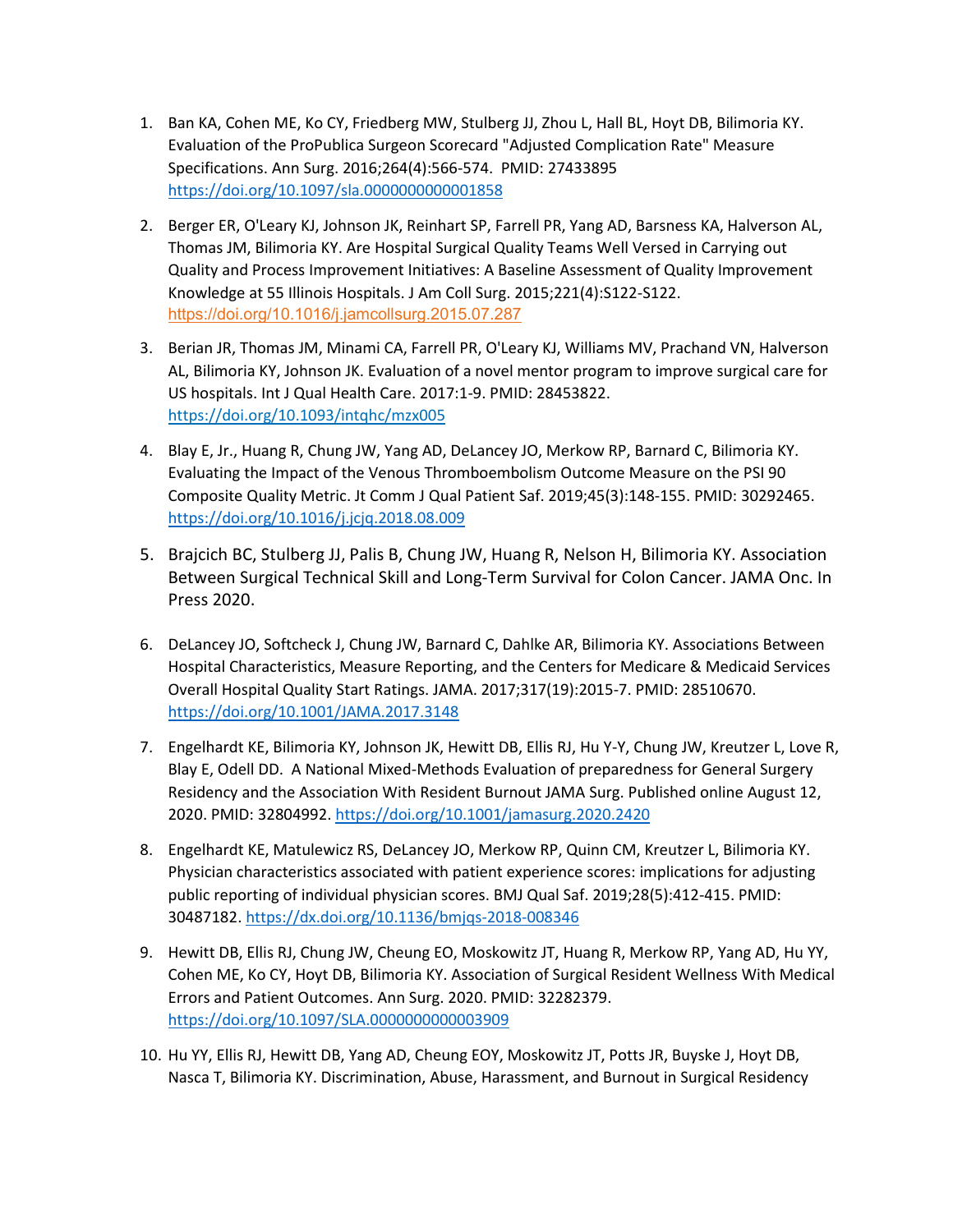Training. New England Journal of Medicine. 2019;381(18), 1741-1752. PMID: 31657887. <https://doi.org/10.1056/NEJMsa1903759>

- 11. Khorfan R, Yuce TK, Love R, Yang AD, Chung J, Hoyt DB, Lewis FR, Bilimoria KY. Cumulative Effect of Flexible Duty-hour Policies on Resident Outcomes: Long-term Follow-up Results From the FIRST Trial. Ann Surg. 2020;271(5):791-798. PMID: 32149826. <https://doi.org/10.1097/SLA.0000000000003802>
- 12. Kinnier CV, Ju MH, Kmiecik TE, Barnard C, Halverson T, Yang AD, Caprini JA, Bilimoria KY. Development of a Novel Composite Process Measure for Venous Thromboembolism Prophylaxis. J Am Coll Surg. 2015;221(4):S123-S123. PMID: 26683781. <https://doi.org/10.1097/MLR.000000000000474>
- 13. Merkow RP, Chung JW, Paruch JL, Bentrem DJ, Bilimoria KY. Relationship Between Cancer Center Accreditation and Performance on Publicly Reported Quality Measures. Ann Surg. 2014;259(6):1091-1097. PMID: 24509202.<https://doi.org/10.1097/SLA.0000000000000542>
- 14. Merkow RP, Bentrem DJ, Chung JW, Paruch JL, Ko CY, Bilimoria KY. Differences in Patients, Surgical Complexity, and Outcomes After Cancer Surgery at National Cancer Institute-designated Cancer Centers Compared to Other Hospitals. Med Care. 2013;51(7):606-613. PMID: 23604012. <https://doi.org/10.1097/MLR.0b013e3182928f44>
- 15. Merkow RP, Bilimoria KY, Keswani RN, Chung J, Sherman KL, Knab LM, Posner MC, Bentrem DJ. Treatment Trends, Risk of Lymph Node Metastasis, and Outcomes for Localized Esophageal Cancer. Jnci-J Natl Cancer I. 2014;106(7). PMID: 25031273.<https://doi.org/10.1093/jnci/dju133>
- 16. Merkow RP, Ju MH, Chung JW, Hall BL, Cohen ME, Williams MV, Tsai TC, Ko CY, Bilimoria KY. Underlying reasons associated with hospital readmission following surgery in the United States. JAMA. 2015;313(5):483-95. PMID: 25647204. <https://doi.org/10.1001/JAMA.2014.18614>
- 17. Minami CA, Hansen N, Strauss JB, Feinglass J, Hayes JP, Rydzewski N, Bentrem DJ, Bilimoria KY. Evaluation of the new Commission on Cancer Quality measure for post-mastectomy radiation treatment for breast cancer. J Clin Oncol. 2015;33(15). PMID: 27169774. <https://doi.org/10.1245/s10434-016-5257-5>
- 18. Minami CA, Wayne JD, Yang AD, Martini MC, Gerami P, Chandra S, Kuzel TM, Winchester DP, Palis BE, Bilimoria KY. National Evaluation of Hospital Performance on the New Commission on Cancer Melanoma Quality Measures. Ann Surg Oncol. 2016;23(11):3548-3557. PMID: 27278202. <https://doi.org/10.1245/s10434-016-5302-4>
- 19. Rajaram R, Barnard C, Bilimoria KY. Concerns about using the patient safety indicator-90 composite in pay-for-performance programs. JAMA. 2015;313(9):897-8. PMID: 25654581. <https://doi.org/10.1001/JAMA.2015.52>
- 20. Rajaram R, Chung JW, Kinnier CV, Barnard C, Mohanty S, Pavey ES, McHugh MC, Bilimoria KY. Hospital Characteristics Associated With Penalties in the Centers for Medicare & Medicaid Services Hospital-Acquired Condition Reduction Program. JAMA. 2015;314(4):375-83. PMID: 26219055.<https://doi.org/10.1001/JAMA.2015.8609>